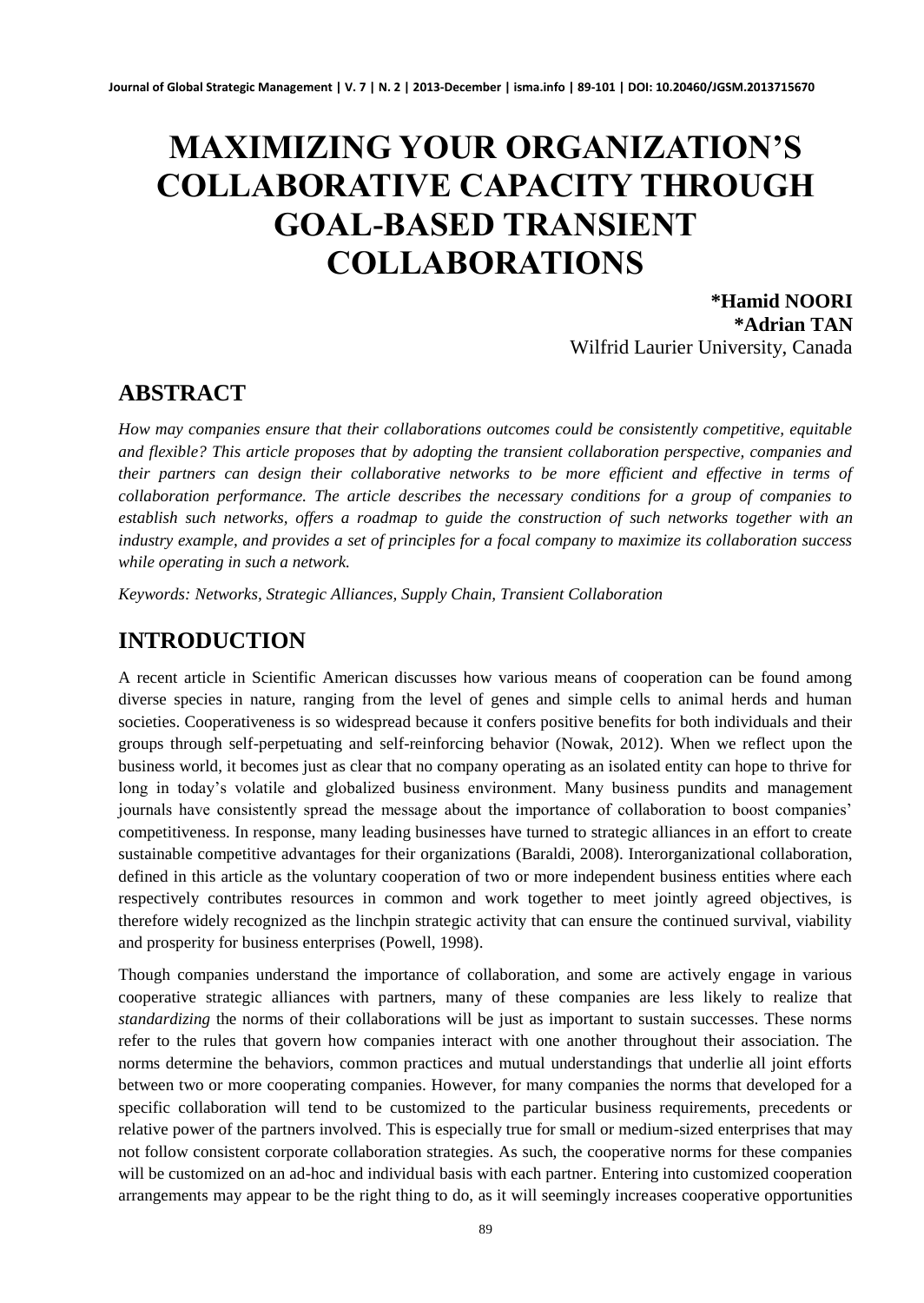for a given company. However, a customized approach can actually serve to negate one of the most important aspects of collaboration i.e. the networking effect that a company can leverage from all its past collaborations. This is because such a company will find it difficult, if not impossible, to get its respective partners to network with one another primarily because of the need to separately re-negotiate the norms or expectations in new collaborations. Networking across collaborations is critical because it can create fresh synergies from the novel recombination of different partners' resources, and also act to link and draw in valuable new partners for a focal company through continued network expansion (Dekkers, 2009; Gulati et al., 2012). A focal company benefits directly from such networking because it can now access the novel resources of new partners, and will benefit indirectly from the increased prosperity of its existing partners. In other words, a company that standardizes its collaboration norms will be better placed to move beyond isolated one-to-one dyadic alliance arrangements, and create a wider interconnected interaction space or ecology of collaborating relationships (Noori and Lee, 2006; Williamson and De Meyer, 2012). If a company decides to standardize its collaboration norms, which set of norms should it adopt? Logically, such norms should be those that can serve to expand and maximize a company's collaboration capacity. Such maximization can be achieved only if companies can construct a collaboration ecology of partners that operates according to rules and principles that supports increased collaboration opportunities and flexibility, and access to new partners. We believe that the key toward constructing an ecological network that approximates this ideal state is for companies to adopt the perspective that regards all interorganizational collaborations as a purely transient process. In this perspective, that we refer to as the transient process of collaborations, interorganizational collaborations is viewed as a process by which a group of companies commits to collaborate with one another under the mutual understanding that all their interactions will be transient, have goal-based durations and be based around agreed objectives. Once these joint objectives are met, these companies may freely exit their associations, and perhaps join into new joint efforts with other partners in the wider network. Over time, some companies may interact repeatedly, but each time the alliance decision is always to pick only the most appropriate partners within the collaboration ecology for each given objective (Noori and Lee, 2009).

It is possible to have such collaboration ecologies existing within a company. Consider the case of Valve Corporation, a game software development company based in Bellevue, Washington. The internal organization of this company is deliberately flat without a formal hierarchical management structure to encourage self-organized collaborations among employees. Employees in Valve decide for themselves which collaboration groups they will choose to join to contribute their efforts (Suddath, 2012). Employees may choose to join or leave different groups, or contribute their efforts to multiple groups. At the end of the day, each employee's compensation is based on a peer review of their individual contributions or value rankings to the company (Valve, 2012). Valve hiring policies are largely instrumental in enabling such flexible collaborative behavior. The company only hires highly self-motivated employees with both specialist and general skills who will actively seek to work on innovative and creative tasks. Valve's style of enabling very flexible and creative collaborations among employees has been extraordinarily successful at making them a market leader among video games developers (Abrash, 2012; Varoufakis, 2012).

Consider also how movie industry works. Movie-making is an extraordinarily complex and creative process that requires the collaborative efforts of multiple specialist parties (Shamsie et al., 2009). These specialist parties typically consist of independent agents such as talent scouts, script-writers, directors, producers, actors, special effects companies, distributors and others. Specialists may change from movie to movie to reflect the respective unique requirements of each movie. After a movie is completed, its set of specialist parties will disband and the various parties may then sign up to work on other movie projects. These constant collaborative changes in movie-making efforts allow these various parties to share best practices, inspire ideas and spur imaginative creativity in the industry. The remarkable flexibility and capability of the parties in the movie industry to create transient networks to collaborate on specific productions ultimately lead to more efficient and effective movie-making for the industry as a whole. As a successful arbiter of public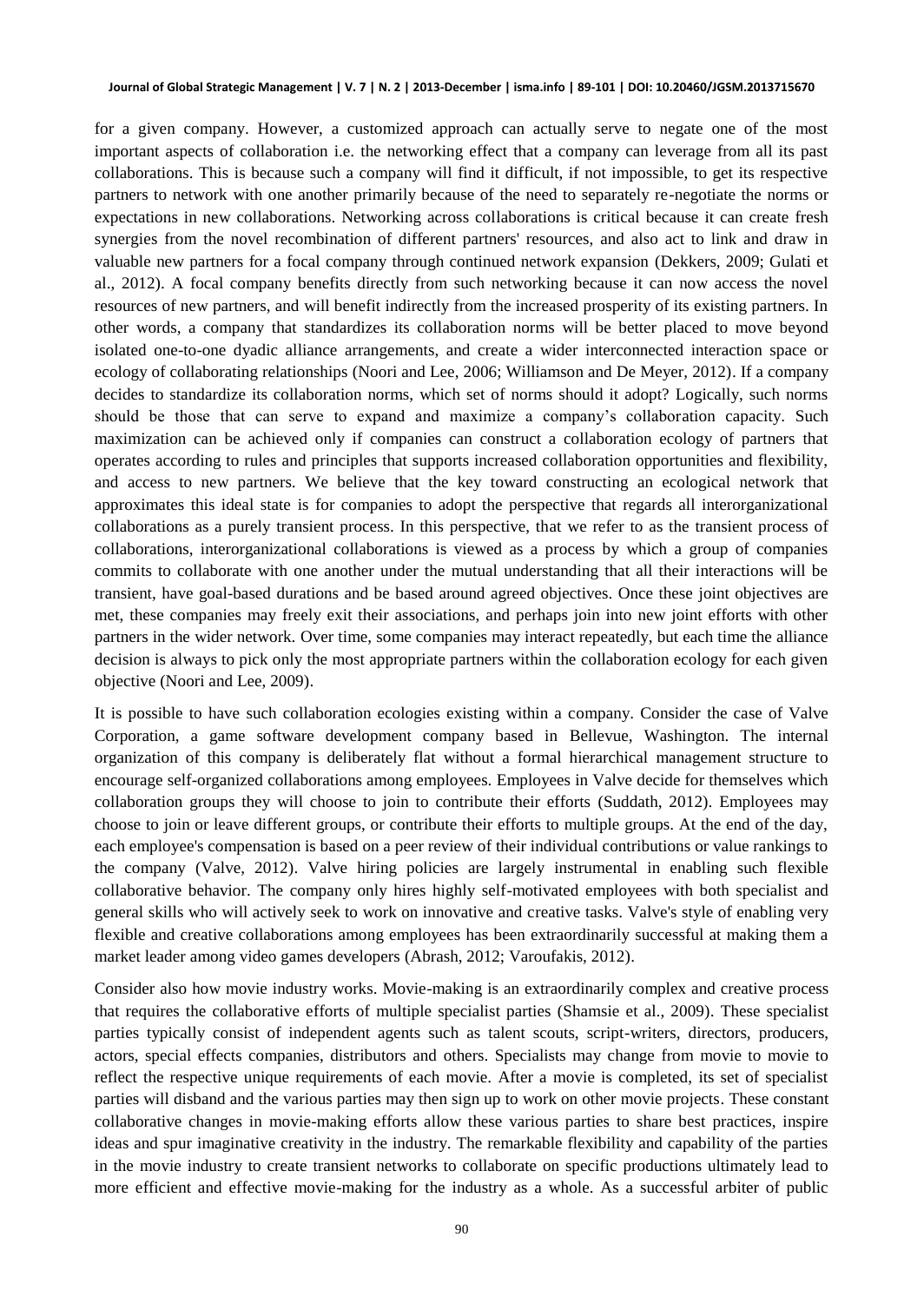opinion, preferences, beliefs and even values (Wiesenfeld and Cattani, 2010), the movie industry rakes in approximately US\$35 billion in annual revenue for cinema and DVD sales or rentals for the domestic US market alone (Hennig-Thurau et al., 2007). The question we ask is how may a company construct and make use of a transient collaboration network to improve its performance effectiveness? To aid this aim, we will describe the necessary conditions to enable the transient process, explain how companies may construct a transient ecology, provide an example of such a construction in industry, and describe how a focal company can maximize its business opportunities in such ecologies.

#### **NECESSARY CONDITIONS**

Notwithstanding the advantages of interorganizational collaboration, it is neither a given nor a must for any company to collaborate with others. Instead, it is a strategic activity that each company's management has to make a careful decision to adopt or to forgo on the basis of whether collaborations will support or undermine their organizational objectives (Ring et al., 2005). Just as collaboration is not necessarily for every company, similarly, the transient process in collaboration is also not universally applicable to all companies. Prior research has shown that transient collaboration networks can be more effective at coping with uncertain and volatile environments (Noori, 2009). Companies that operate in transient collaboration networks are more flexible and are faster at adjusting their products or services to match ever-changing customer requirements. These companies will thereby have a performance advantage over other companies outside such networks. A set of necessary conditions, or enablers, is required to establish the transient process of collaboration among a group of companies. The necessary conditions are the relative independence, niche operator characteristics, common communication technology, win-win propositions and strategic group mindset of a given group of companies. Companies considering the transient process should first evaluate themselves and their partners early in the assessment phase to see if they can qualify in terms of these necessary conditions. Details of these necessary conditions are described as follows:

*Independence* - This is defined as the ability for individual companies in a collaborating network to make operational decisions in their own interests without having to consider the issue of ownership links among them. This denotes the absence of hierarchical fiat, and thereby any corresponding ownership influence, to govern the interactions among these companies (Powell, 1990). Independence means that each company possesses the free scope to makes all its business decisions on purely economic grounds, so that it can maximize profits and seek only to benefit its own shareholders. The independence condition is important because it means that companies will not be forced to collaborate with less optimal sister-companies just to satisfy corporate requirements to maximize the utilization of all corporate-owned resources. Rather, the independence condition will help ensure that all collaboration decisions will be made based only on the necessary efficiency and effectiveness to achieve joint collaborative objectives.

*Niche operator characteristics* - A major reason why companies collaborate is to obtain access to resources that are not available to them. Therefore, companies that possess identical resources will have little motivation to collaborate with one another, as they will not obtain access to any novel resources through their collaborations. Ideally, all potential collaboration partners within a network should possess resources that are unique or sufficiently dissimilar to each other to be useful (Uzzi and Dunlap, 2005). In other words, each company in a collaboration network should be niche operators with respect to their type of resources. This is necessary because overlapping or identical resources located in a collaboration ecology will be effectively redundant or be underutilized (Li, 2008).

*Common communication technology* - Another reason for companies to seek to work cooperatively with one another is that collaboration allows companies to more quickly adjust their resources mix to changing environmental conditions. However, such flexibility can only be assured if companies will incur low setup costs whenever they exit collaborations or enter new ones. In this aspect, common platforms in communication and coordination technology across companies become an important necessary condition to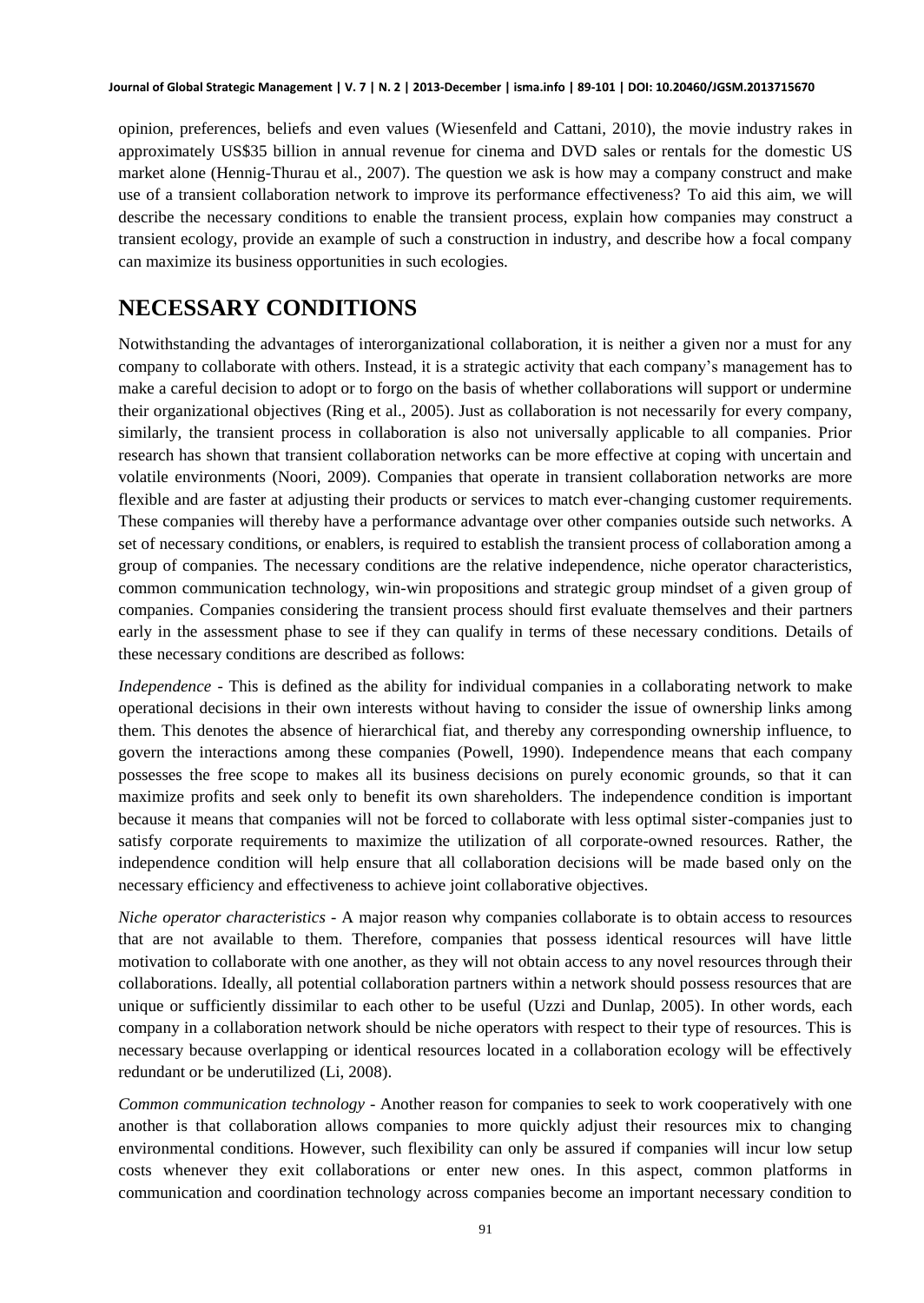enable the successful integration of collaborative efforts to their joint production (Jap and Mohr, 2002). Standard communication technology reduces the barriers to switching partners or incorporating new partners into a collaboration ecology (Lawrence et al., 2005). Companies nowadays have minimum issues to establish this condition for themselves and their potential partners because of the increasingly widespread availability of cheap, standardized and effective communicative technology in today's world (Noori and Lee, 2009).

*Win-win proposition* **-** Because collaboration is a choice, companies will collaborate only if they can do better by doing so. To be sustainable over the long term, a collaboration ecology has to provide an overall win-win proposition for all of its participants (Whipple and Frankel, 2000). A member company that could not derive a positive net performance benefit over time from its participation in such a network will eventually exit from there. A member company will also exit a collaboration ecology if its participation there results in lower returns than non-participation. This condition requires companies to balance value flows in their collaboration ecology to ensure that all desirable participants can obtain fair and mutually acceptable returns from their collaborative efforts or investments. Win-win propositions can be more likely where collaborating companies have different internal objectives from entering into a collaboration effort, although all companies can still have a joint collaborative objective in common. For instance, moneymaking may not be the only objective for all companies in collaboration. Some other possible internal objectives may include the intent of companies to make use of collaborations to enter new markets (Yu et al., 2011), to learn from partners (Inkpen, 1996), to buffer against environmental shocks (Miner et al., 1990), to achieve innovation outcomes (Miles et al., 2009), to satisfy customer requirements, to build reputation, or to address market complaints (Beamon, 1999). Irrespective of their internal objectives, companies will still have as their common motivation the desire to make the collaboration successful. Holding different internal objectives will help ensure a non-zero sum game outcome to a collaboration, where a gain to one company does not come at a loss to another company, and thereby lead to win-win propositions. For example, a company that primarily seek to learn from its collaborative partners can willingly forgo its share of the financial profits, and therefore allow a partner whose primary motive for collaboration is money to garner more profits for itself. Companies can even be willing to give up individual short-term gains to obtain long-term gains for all in the group (Donaldson and Schoemaker, 2013).

*Strategic group mindset* - A strategic group mindset means that all the member companies in a collaboration ecology see themselves as constituting a well-defined strategic group that chooses to work with one another. Such a mindset includes clear expectations on how the companies will conduct collaborations with one another. A strategic group mindset is a necessity to reduce coordination costs, ensure fair division of collaboration rewards, ensure that conflicts can be avoided, or else be amicably resolved (Peteraf and Shanley, 1997).

### **CONSTRUCTING A TRANSIENT COLLABORATION ECOLOGY**

If a group of companies do not already possess the above conditions, it does not mean that they are by default permanently excluded from implementing the transient process of collaboration. Rather, such companies may acquire or built such conditions over time, as a part of the construction of their transient collaboration ecology. How may a collaboration ecology be constructed from scratch? Though it might seem daunting to begin anything from square one, the good news is that many companies already possess the basic means to initiate the process of constructing a collaboration ecology. For instance, most companies will have at some time carried out some forms of collaborative efforts with other companies. These may be just simple associations with other companies to discuss common interests, or straightforward cooperation on some jobs, or even more complex joint efforts and collaborative investments in major projects. As with everything new, an initial group of companies will need to take the lead to begin the process to build a transient ecology for them. These companies can make use their prior relationships with existing partners as the initial building blocks for a new ecology. A question to ponder will be if it might be just easier for every company to join an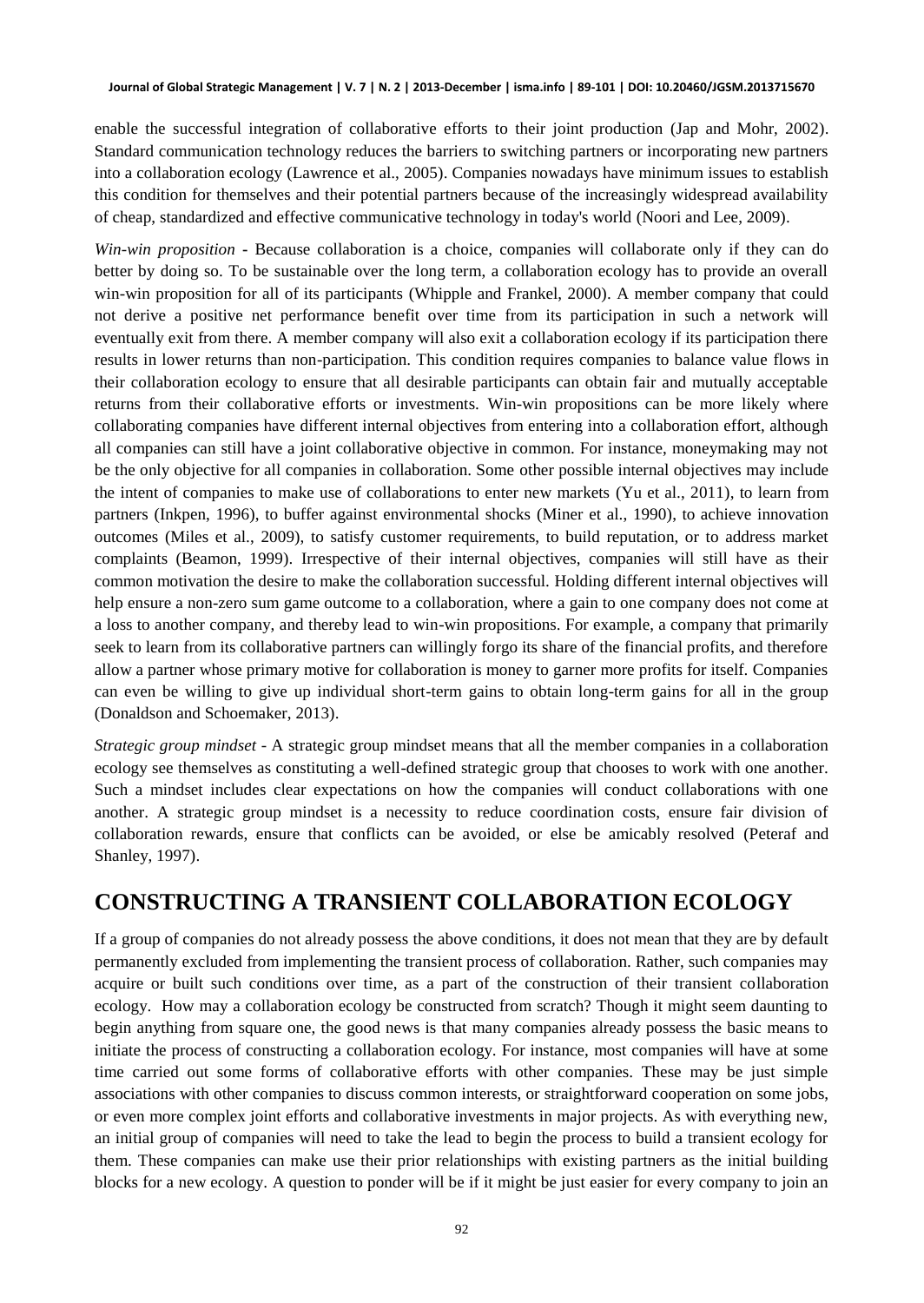existing transient network. That is always a possible option, if such a network already exists. However, such networks may not be yet available for every industry or location, or an existing network may not fully match a company's requirements. In addition, companies that take the initiative to build their own collaboration ecology may find it more beneficial for them. For instance, by being founders, these companies can gain special advantages by being linked to every new member in the group (Flanagin et al., 2001).

A major challenge to these companies' efforts to build a new collaboration ecology could be internal resistance from within their workforces. Such resistance may arise from unease at cooperation with potential competitors, or just from a general reluctance to depart from existing work practices (Strebel, 1996). It is vital for these companies to invest time and effort at this initial stage to convince their various workforces of the necessity and advantages of collaboration (Uzzi and Dunlap, 2005). Buy-in from all involved parties, ranging from the top and middle management teams, to the employees responsible for daily operations is necessary to ensure success. For a company that wanted to build such a network, and is able to interest a group of other companies in the idea, we have designed the following roadmap to guide such an effort. The roadmap is illustrated in Figure 1, and consists of the four phases of Assessment, Initiation, Growth and Renewal.

*Assessment Phase -* The Assessment phase is a flexible and unstructured stage when the core group of founder members performs a voluntary self-assessment of their group attributes to find out if they can collectively meet the five necessary conditions required to create a transient ecology. From the practical point of view, it is more appropriate to interpret these conditions as general principles rather than as absolute requisites. For instance, as stated earlier, the independence of companies in such a network is critical to help prevent hierarchal interference from common owners on collaboration efforts (Powell, 1990). In practice, this does not mean that companies cannot hold minor ownership stakes in each other, as long as the principle of non-interference is recognized and upheld. However, as explained in the earlier section, the recommended practice to ensure complete independence is that companies do not have overlapping ownership interests in each other. In the same way, the companies will need to decide if there is sufficient dissimilarity across their resources for useful complementarity (Uzzi and Dunlap, 2005). Very similar companies may not make good partners except perhaps for special situations that require only economy of scale to be realized. At this stage, the core group of companies may find it expedient to review the eligibility of various members and to change them out as necessary.

With regard to common communicative technology, aside from agreeing on common standards, these companies will also need to decide on the level of technical integration needed for collaboration operations in their industry (Kuhnle, 2009). This is also a good time to establish and open multiple lines of communication across different levels among the collaborating companies. These can include personal links among their employees or functional links across their departments that interact with one another. Multiple lines of communications not only permit more collaboration opportunities to be exposed, but also provide more forums for learning or conflict resolutions. The condition of providing for win-win propositions is more a reflection of the fundamental managerial philosophies of the core companies. As such, it can be difficult to quantify or to assess if any particular company understands the rationale for win-win propositions, and will operate accordingly in future collaborations. It is more likely that individual companies may only be able to assess the strength and depth of their fellow-companies' commitment to collective benefits by observing if they are consistently operating in good faith throughout all phases of jointly constructing the ecology. Companies that do not meet this condition of win-win propositions can be identified as those that will consistently seek to promote their self-interests even if by doing so it will disadvantage their partners (Parkhe, 1993). Again, the Assessment stage is the time for all the companies to decide on the right mix of members in the network.

A strategic group mindset comes about when a group of companies come to view themselves as a credible and legitimate network that is their preferred venue for any collaboration effort (Human and Provan, 2000).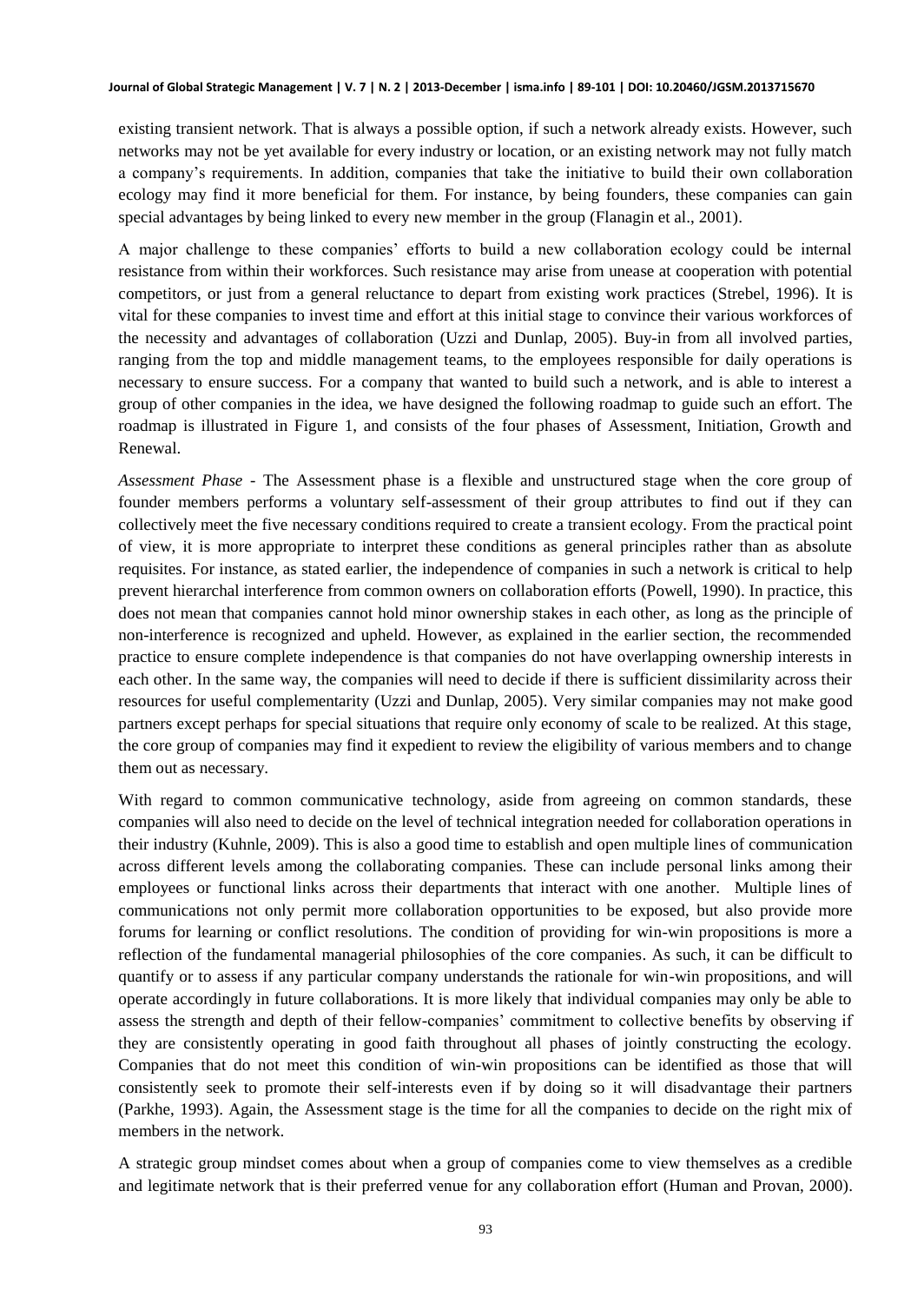The initial development of such a mindset among employees depends on how much effort the top management teams in each company will invest in the construction of the ecology. The greater the emphasis the top management teams place on the importance of the new ecology, the stronger the initial development of the mindset within the companies. The mindset can then be further cemented from repeated and positive interactions among these companies through additional collaborations. If a core group of companies can successfully complete the Assessment phase, they can be in a more realistic position to move to the next phase of Initiation in constructing their collaboration ecology.

*Initiation Phase -* During the Initiation phase, the companies will need to agree on specific rules that will govern their future interactions. One way to conceptualize this phase is to liken it how a new club may organize its constitution and expected rules of behavior for members. For instance, these companies need to agree on how individual member companies may approach each other to seek or to propose collaborative projects. Standard templates of terms on mutual confidentiality, liabilities, coordination, value flows or payment arrangements should be developed and communicated. These companies should also agree on conflict resolution methods to be used in cases of disputes or disagreements. For instance, they could agree beforehand to attempt to use mediation as a means of resolution before any party will turn to legal recourse. The Initiation phase is also the time for companies to establish regular meeting schedules for their representatives. These should include formal venues for serious business discussions, as well as informal venues such as luncheons or golf tournaments to permit spontaneous discussions among member companies (Walls, 2012). For instance, the companies can agree to meet formally once a quarter to review and revise the rules of their collaboration ecology, and to meet informally once a month for a luncheon meeting to discuss business trends or opportunities. Special features such as the invitation of business leaders as keynote speakers to such meetings can add additional value and relevance to all members. The companies can consider levying a minor fee to fund meeting arrangements and other coordination expenses (Human and Provan, 2000).

The core companies will also need to establish rules or guidelines for admitting new members into their ecology. For instance, the eligibility of new members may be assessed based on the relative rarity of their resources as compared with those of current members, the extent to which they meet the necessary conditions for operating in the transient ecology, or on their reputations within the industry for acting in good faith in collaborations. By the same token, these rules may also be used to assess the eligibility of current members. For instance, companies that do not collaborate in good faith may have their membership revoked by a majority vote. On a related issue, the core companies will need to decide on the sanctions to be imposed on any member that broke the rules of their association. These may range from imposing fines, or requirements to withdraw from disputed projects, up to expulsion from the ecology. Aside from the above activities, the Initiation phase is also a time for all existing members to begin to know and understand each other, and to start forming lasting links with one another. This will set the stage for the next phase of Growth, which is to expand their ecology beyond the initial core group.

*Growth Phase -* Intercompany coordination is required for all collaboration efforts in a network. Such coordination is undertaken by certain member companies we refer to as hubs. Hubs act to locate market demands, and to coordinate member companies within the ecology that possess the right resources to fulfil such demands (Belderbos et al., 2012). Initially, any member company in a new collaboration ecology may act as a hub, but eventually, some companies may choose to specialize as full-time hubs that only coordinate others. Prior research has shown that hubs play a critical role in expanding the size, scope and marketability of collaboration ecologies (Magretta and Fung, 1998). Hubs essentially act as the boundary spanners on behalf of their ecologies because they need to both accurately track external demand patterns, as well as be able to quickly identify, recruit and coordinate the most appropriate network resources to satisfy such demands (Belderbos et al., 2012). While doing so, they still have to balance the potentially conflicting interests of all involved parties, either customers or member companies, against the overall interests of the ecology (Friedman and Podolny, 2006). Though it may be a difficult role, being a hub can be advantageous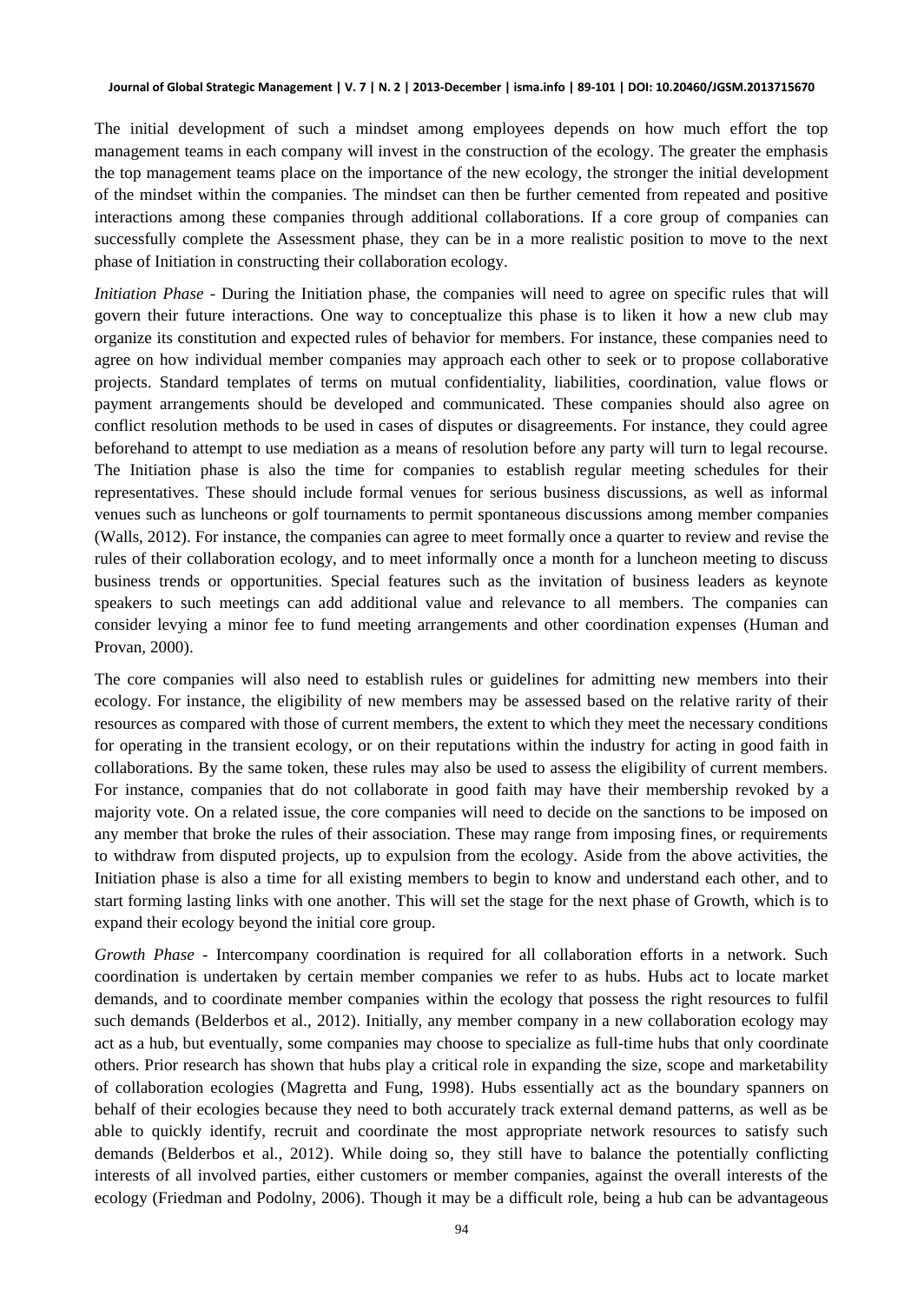#### **Journal of Global Strategic Management | V. 7 | N. 2 | 2013-December | isma.info | 89-101 | DOI: 10.20460/JGSM.2013715670**

to a company. A hub has a more central position compared with non-hub companies, and this has better access to information links that can reveal major economic trends, and future opportunities or threats in the environment (Gulati, 1999). The attractions of being a hub can lead to a proliferation of companies seeking to become hub companies. In this aspect, a proliferation of hubs in a new collaboration ecology can be beneficial during the Growth phase. The benefits arise from the competition among hubs to become the preferred coordinator among many competing hubs. To be chosen as a preferred coordinator, a hub has to build a superior reputation among both customers and member companies for its efficiency, effectiveness and trustworthiness in coordination. For instance, a hub may work with member companies to further develop and extend their capabilities to make them more attractive to customers. A hub may also seek out and recruit new members with valuable resources into the ecology for the same purpose. In the same way, a hub may actively promote its ecology's product offering to additional customers (Koka et al., 2006). All these activities will increase potential opportunities for the hub to act as the prime coordinator in its network. It will also directly serve to grow the reputations, capabilities, resources of members, and customer demand for the ecology.

The Growth phase of a collaboration ecology is critical because increased size, capabilities and marketability create proportionally more business opportunities for every company in the network. All else being equal, a larger ecology will greatly expand the competitive advantages of its members. We believe that hub companies should be allowed to act as the main engines of growth and to take the lead in growing the ecology. This will result in emergent, rather than directed growth, which will ultimately result in a collaboration ecology that is more attuned to business realities, members' abilities, and market requirements.

*Renewal Phase -* Once it is up and running, a transient ecology will need constant renewal to stay relevant and successful. Such renewal takes place at two different levels in the ecology. The first is at the level of an individual company, and is best served by viewing the member companies as learning organizations that continually draw tacit lessons from their collaborations on how they may improve their cooperation processes and joint business offerings (Powell, 1998). The transient process of collaboration allows member companies to freely end and begin new ties of collaborations with any other member or hub company. This allows the formation of emergent groupings that can be easily adaptable to handle any fast-changing demand requirements. As these companies continually re-connect to collaborate, they will learn from one another about processes or routines that work well, and on those that will not work (Irick, 2007). This renewal process will act over time to improve the fitness of individual companies to match the particular exigencies of the network. The second type of renewal takes place at the level of the ecology itself. In this respect, the hubs will also play a critical role. As part of their coordinative functions, from time to time, hubs will seek to recruit new companies from the outside, including drawing companies from other ecologies. In addition, hubs will also be among the first companies to be aware if an existing member company decide to cease collaborating in their ecology, and leave to join another one. This means that hubs will tend to be more cognizant of changes or trends taking place in other ecologies. With their better knowledge of collaborative practices in other ecologies, hubs are the natural change-agents to work toward the continued renewal and improvement of their ecology. It should also be noted that ecologies might not be closed or exclusive networks (Doganoglu and Wright, 2010). A given company can be a member in two or more different ecologies. Such companies can still collaborate with partners in different ecologies as long as they adhere to the respective rules of these ecologies. Companies can select between working with partners from different networks depending on their customers' particular requirements. Companies operating in more than one such ecology can learn and apply operational lessons across them. As may be seen in Figure 1, the construction process does not come to a halt after the Renewal phase. Rather, the process is continually iterated across the Initiation, Growth and Renewal phases for as long as the ecology exists.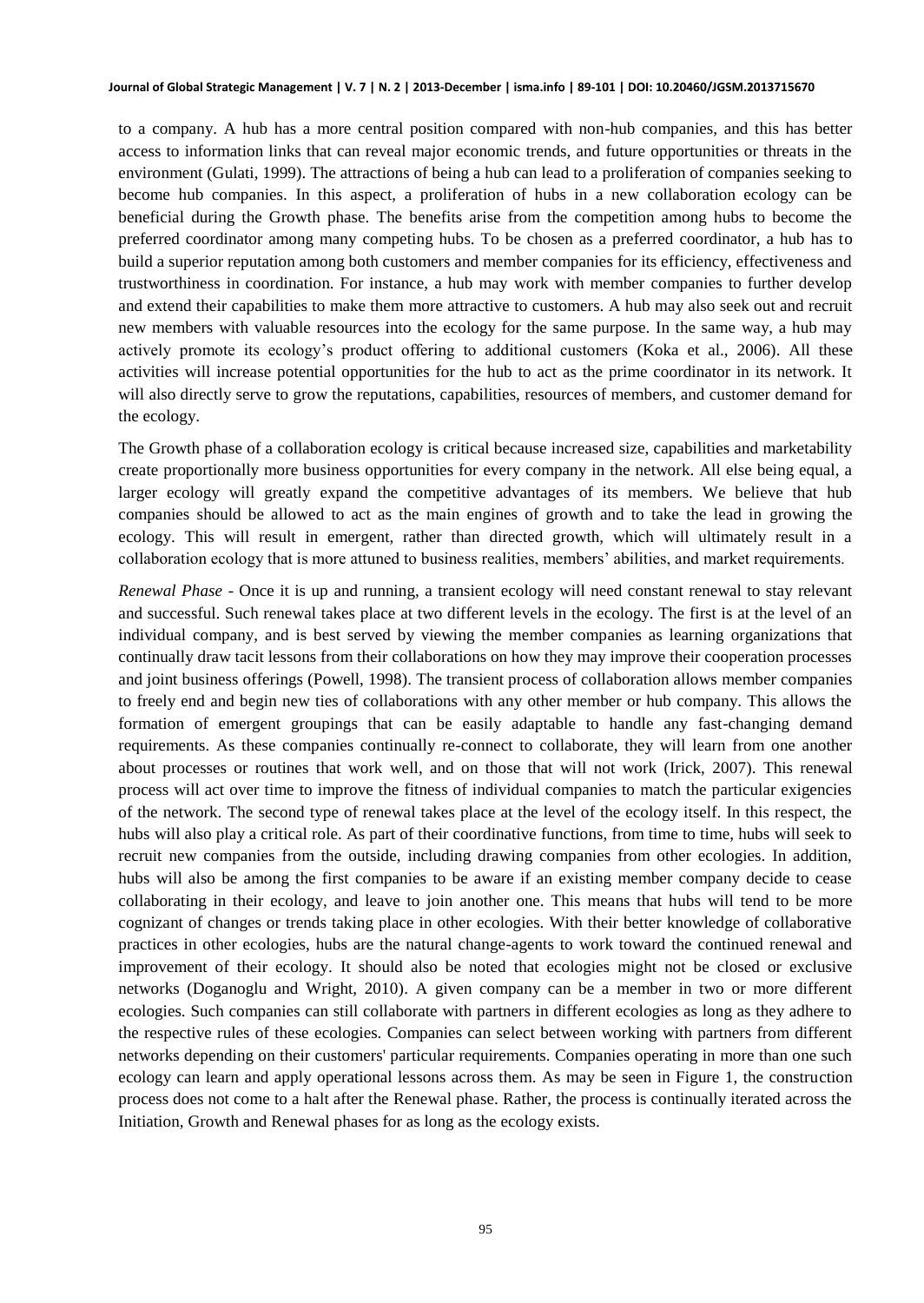**Journal of Global Strategic Management | V. 7 | N. 2 | 2013-December | isma.info | 89-101 | DOI: 10.20460/JGSM.2013715670**



**Fig 1. Roadmap to the Construction Dynamics of a Transient Collaboration Ecology**

#### **PRINCIPLES FOR A FOCAL COMPANY**

How may a particular company achieve sustained collaborative success with a transient collaboration ecology as described above? We can offer a roadmap of principles to guide the network behavior of a focal company. The four principles for such a company to keep in mind are its Reputation, Best-in-Class Resources, Superconnector Links and Hub-centricity. These principles are illustrated in Figure 2, and further described below:

*Reputation* - A company that seeks success through collaboration with others must always maintain a good reputation among its peers. A company's reputation is maintained or enhanced by its reliability in performance, and the absence of its willingness to take advantage of its partners' vulnerabilities (Williamson, 1993). Reputation is important because a collaborative network with multiple ties among members creates what that is referred to as a small-world network. In such networks, every company can be connected with every other company via only a few intermediaries (Kogut and Walker, 2001). In other words, bad news can travel quickly in such a network. A company that cheats another will quickly find that other companies will know about the incident soon, and become chary of further collaborations with it. A bad reputation can adversely affect even a company that controls a unique and valuable resource. Such a company may still always find partners because of the demand for its resource. However, the company may not attract the best partners, nor may it always receive the best terms for its collaborative efforts. Reputation comes again into play because companies in network collaborations will tend to introduce and recommend good partners to each other for new projects (Powell, 1990). A company with an excellent reputation can find many unexpected windows of opportunity to open up through the medium of recommendations from appreciative partners (Xin and Pearce, 1996). Conversely, a company with a poor reputation will lose opportunities due to a lack of good recommendations, or even to adverse comments from others.

*Best-in-Class Resources* - A focal company operating in a collaboration ecology is not exempted from competitive pressure because such a company will compete based on the quality of the resources it can offer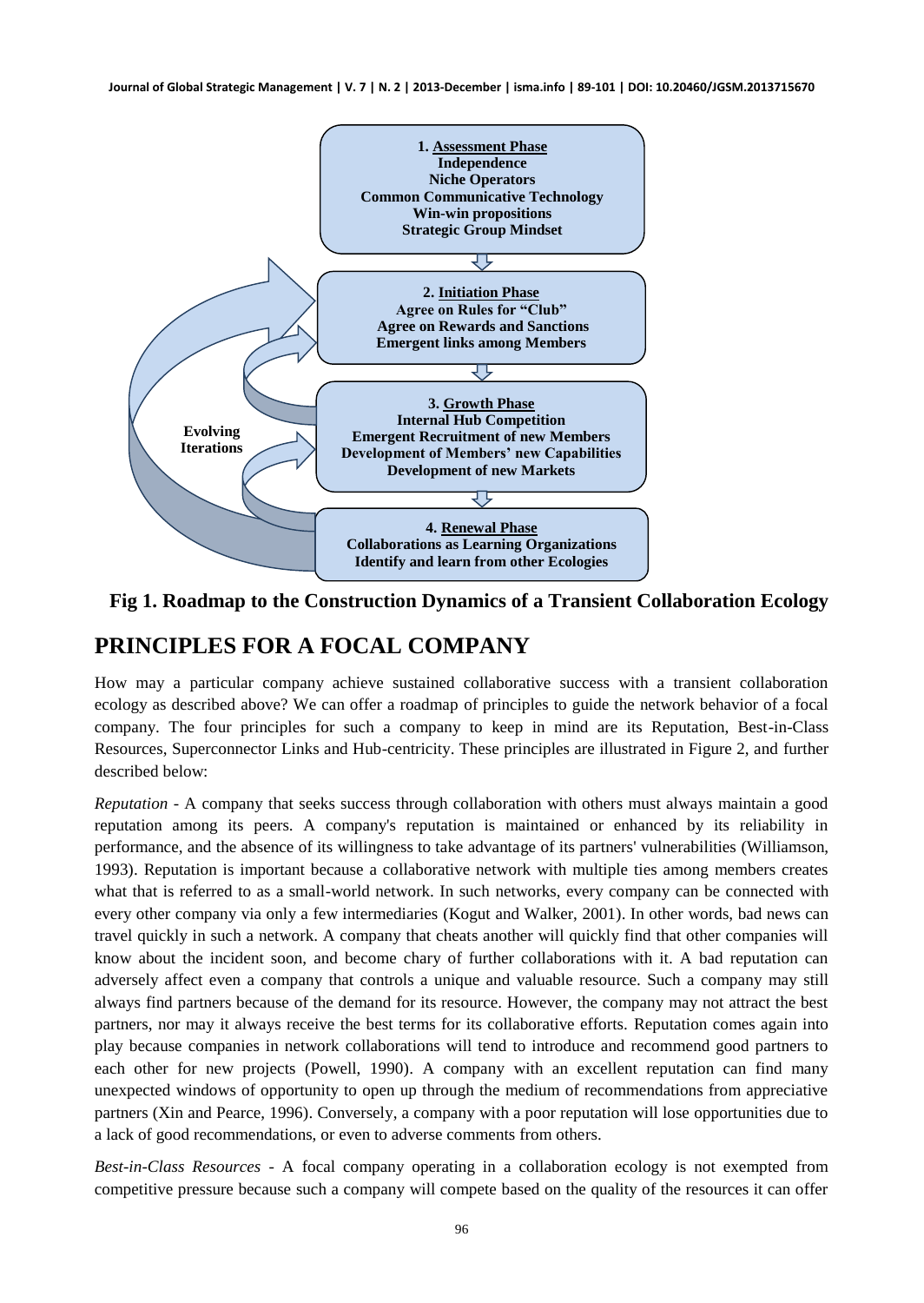to the hubs. The focal company's competitors will be companies that hold similar resources immediately outside its ecology. For instance, if an external company holds a similar resource with a superior quality, and is available for collaboration, it can be invited by the hub companies to join the ecology. The entrance of such a competitor may soon spell the eventual exit of the focal company. In short, to ensure its continued tenure in the ecology, a focal company has to ensure that it has a best-in-class level of quality for the particular resources held by it as compared against all potential external competitors with similar resources. On a similar note, even if no external companies with similar resources are currently available to join them, if a focal company failed to maintain a sufficiently high level of quality for its resources that might motivate its fellow member companies to begin the development of similar resources of superior quality. If nothing else, as a matter of survival, the hub companies will have the self-interest to redevelop these resources elsewhere in order to meet customers' requirements. In short, a focal company needs to maintain a competitive level of quality so that its resources for collaboration are best in class against all potential competitors, or else runs the risk of being supplanted in one way or another.

*Superconnector Links* - While every company in a collaboration ecology has the potential to be linked to one another, individual companies may maintain deeper relationship ties with some companies than others. This may be because of historical reasons such as prior collaborations, or operational reasons to run a long-lasting project, or simply a matter of close personal ties between the managers. The maintenance of close ties can be expensive in terms of a company's efforts and time, and is therefore not likely to be feasible to be extendible to all companies in a large network. A focal company could only afford to maintain close ties with a small number of fellow companies and it needs to be strategically selective in its choice of companies. An important criterion in its choice will be the identification of companies that are superconnectors within the network. A superconnector is a company that has an extensive number of links to other companies in the network (Prashantham and Birkinshaw, 2008). Superconnectors may come into being because of their long history of collaboration with others, ownership of valuable resources, operation as a hub, superior networking skills, and others. The value of a superconnector lies mainly in the additional connective access it can provide for the focal company to reach other companies. A focal company will find that maintaining close ties to superconnectors can be a more efficient and effective way to locate and connect with relevant partners for future projects.

*Hub-centricity* - The advantages of being a hub company, and some of the associated difficulties involved to become one, have been discussed elsewhere. A focal company should always still strive to be a hub where possible because the advantages far outweigh the difficulties (Choi and Linton, 2011). However, there are circumstances where it is not possible for a focal company to become a hub. For instance, a collaboration ecology may develop in such a way that one company became such an efficient hub that no others can be competitive against it. Even under this scenario, a focal company can still aspire to become an assistant hub. An assistant hub can help provide support to the main hub by coordinating second-tier partners where possible within its subset of the network (Magretta and Fung, 1998). In summary, a focal company should always keep an eye out for any chance to act as a hub coordinator wherever possible to maximize its success in a collaboration network.



**Fig 2. Principles for a Focal Company in a Transient Collaboration Ecology**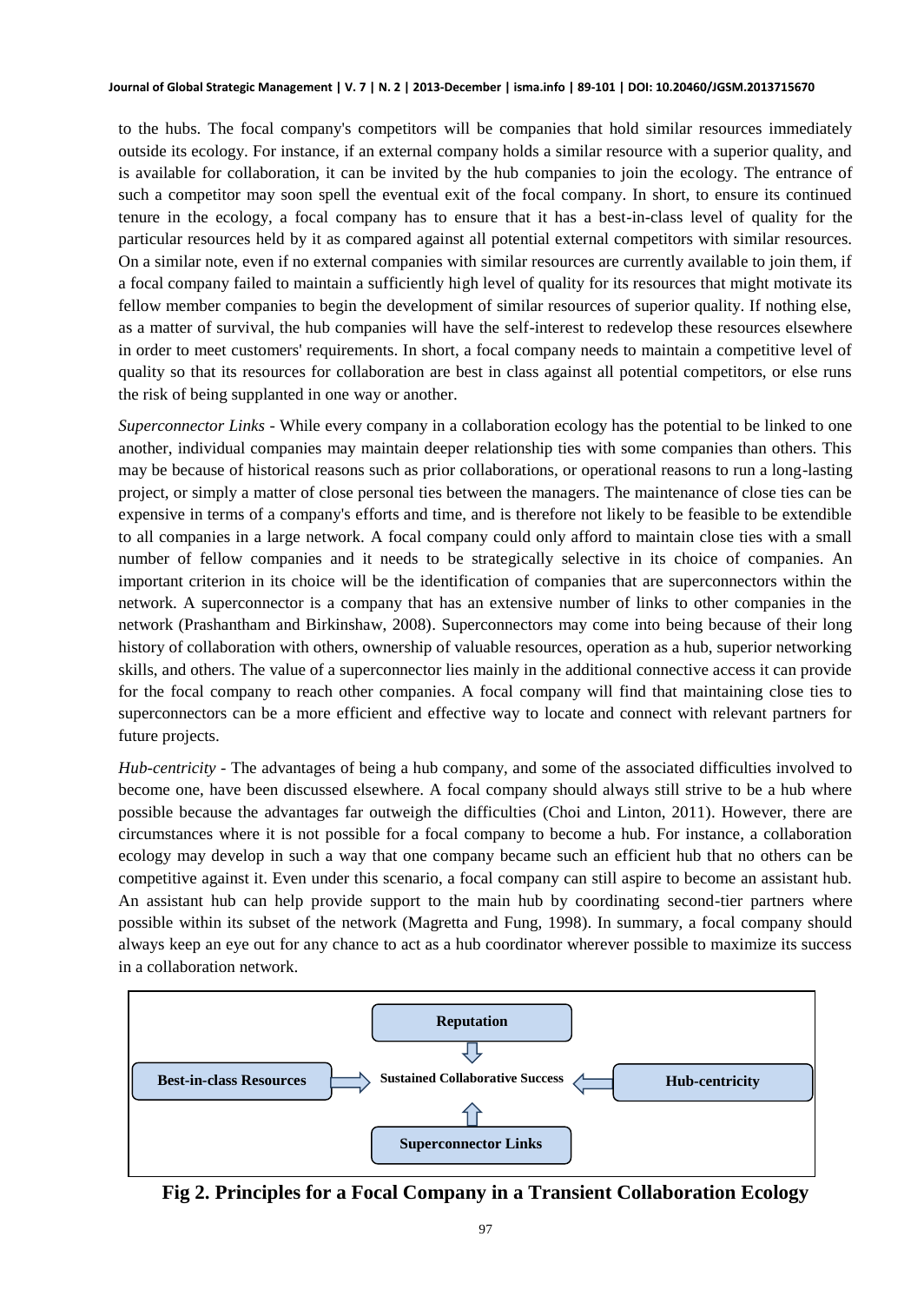# **CONCLUSIONS**

The term collaboration ecology is used to describe a cooperative network in this article because it invoke the notion of a whole system that depends on the interactions of independent entities, relationships, value flows, and transformations that is inherent in natural ecologies as well as in companies' collaborative spaces. Additionally, the term is useful because it suggests that it is possible for companies to choose and operate in different collaboration ecologies. As an analogy, in the natural world, plants and animals in a desert ecology will interact according to different rules or principles than from those in a forest ecology. Of course, in nature, ecologies typically evolve over long periods through random changes and biological selections. In contrast, a specific type of collaboration ecology can conceivably be designed and brought into existence by companies that recognize that such a possibility exists.

In this article, we describe a novel process that can increase business opportunities for companies called the transient process of collaboration. The contributions of this article are to provide a description of this process, to explain its advantages in a collaboration ecology, to explicate its necessary conditions, to offer a roadmap and example on how to construct a transient collaboration ecology, and to recommend basic principles for a focal company operating in such a collaborative ecology. Ultimately, this article provides a practical guide to companies on how they may create collaboration ecologies with transient collaboration rules that will favor the maximization of their collaborative capabilities.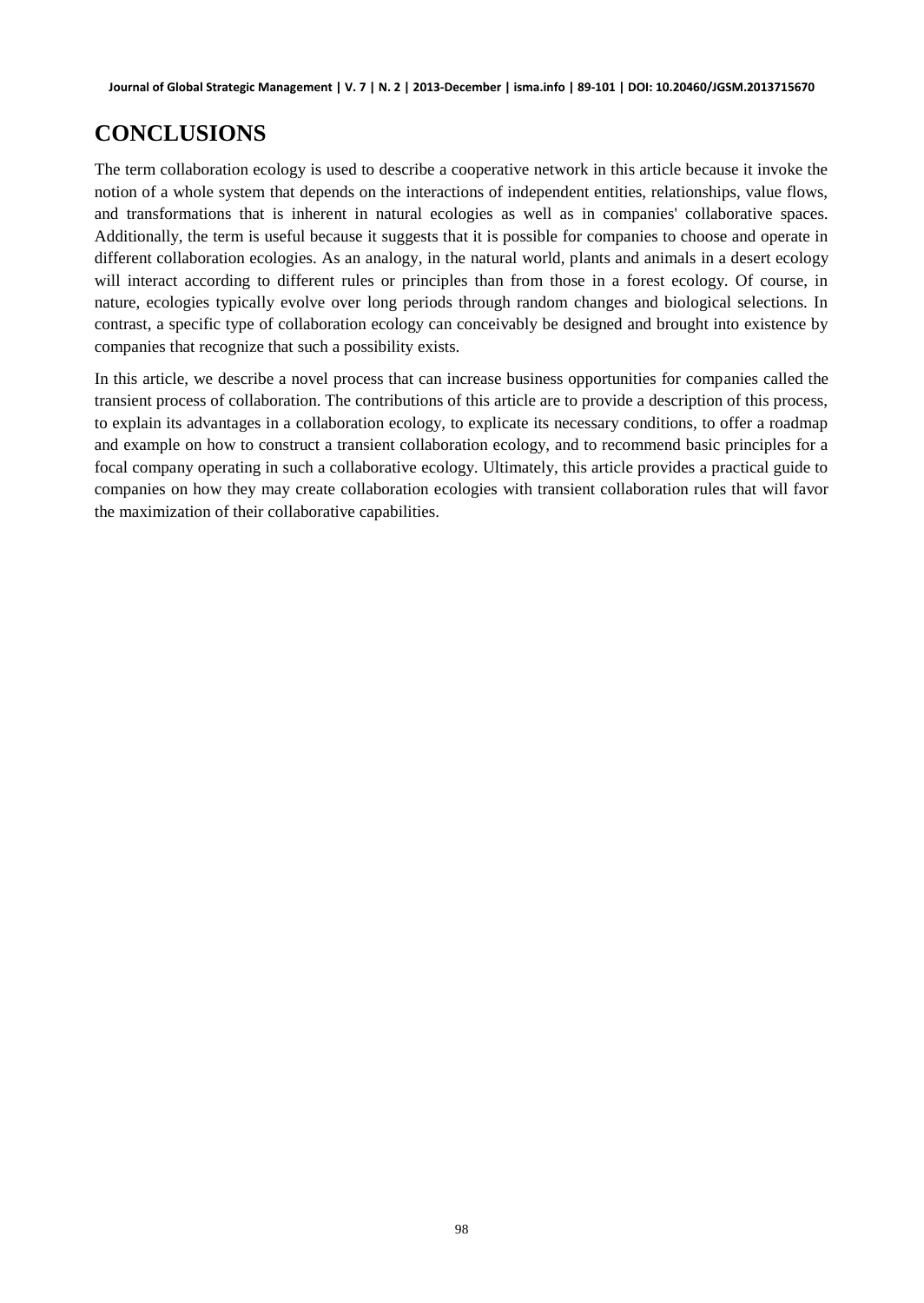**Journal of Global Strategic Management | V. 7 | N. 2 | 2013-December | isma.info | 89-101 | DOI: 10.20460/JGSM.2013715670**

## **REFERENCES**

Abrash, M. (2012), Valve: How I Got Here, What It's Like, and What I'm Doing, Ramblings in Valve Time, available at: http://blogs.valvesoftware.com/abrash/valve-how-i-got-here-what-its-like-and-what-im-doing-2/.

Baraldi, E. (2008), Strategy in industrial networks: Experiences from IKEA, California Management Review, Vol. 50, No. 4, pp. 99–126.

Beamon, B.M. (1999), Measuring supply chain performance, International Journal of Operations & Production Management, Vol. 19, No. 3-4, pp. 275–292.

Belderbos, R., Gilsing, V. and Lokshin, B. (2012), Persistence of, and Interrelation Between, Horizontal and Vertical Technology Alliances, Journal of Management, Vol. 38, No. 6, pp. 1812–1834.

Choi, T. and Linton, T. (2011), Don't Let Your Supply Chain Control Your Business, Harvard Business Review, Vol. 89, No. 12, pp. 112–117.

Dekkers, R. (Ed.). (2009), Dispersed Manufacturing Networks: Challenges for Research and Practice, London, UK, Springer, 1sted.

Doganoglu, T. and Wright, J. (2010), Exclusive dealing with network effects, International Journal of Industrial Organization, Vol. 28, No. 2, pp. 145–154.

Donaldson, T. and Schoemaker, P.J.H. (2013), Self-inflicted industry wounds: early warning signals and Pelican Gambits, California Management Review, Vol. 55, No. 2, pp. 24–45.

Flanagin, A.J., Monge, P. and Fulk, J. (2001), The value of formative investment in organizational federations, Human Communication Research, Vol. 27, No. 1, pp. 69–93.

Friedman, R. and Podolny, J. (2006), Differentiation of Boundary Spanning Roles: Labor Negotiations and Implications for Role Conflict (SSRN Scholarly Paper No. ID 935148), Rochester, NY: Social Science Research Network, available at: http://papers.ssrn.com/abstract=935148.

Gulati, R. (1999), Network location and learning: The influence of network resources and firm capabilities on alliance formation, Strategic Management Journal, Vol. 20, No. 5, pp. 397–420.

Gulati, R., Puranam, P. and Tushman, M. (2012), Meta-organization design: Rethinking design in interorganizational and community contexts, Strategic Management Journal, Vol. 33, No. 6, pp. 571–586.

Hennig-Thurau, T., Henning, V., Sattler, H., Eggers, F. and Houston, M. (2007), The last picture show? Timing and order of movie distribution channels, Journal of Marketing, Vol. 71, No. 4, pp. 63–83.

Human, S.E. and Provan, K.G. (2000), Legitimacy building in the evolution of small firm mutilateral networks: A Comparative study of success and demise, Administrative Science Quarterly, Vol. 45, No. 2, pp. 327–365.

Inkpen, A.C. (1996), Creating knowledge through collaboration, California Management Review, Vol. 39, No. 1, pp. 123–140.

Irick, M.L. (2007), Managing Tacit Knowledge In Organizations, Journal of Knowledge Management Practice, Vol. 8, No. 3, p. 2nd.

Jap, S.D. and Mohr, J.J. (2002), Leveraging internet technologies in B2B relationships, California Management Review, Vol. 44, No. 4, pp. 24–38.

Kogut, B. and Walker, G. (2001), The small world of Germany and the durability of national networks, American Sociological Review, Vol. 66, No. 3, pp. 317–335.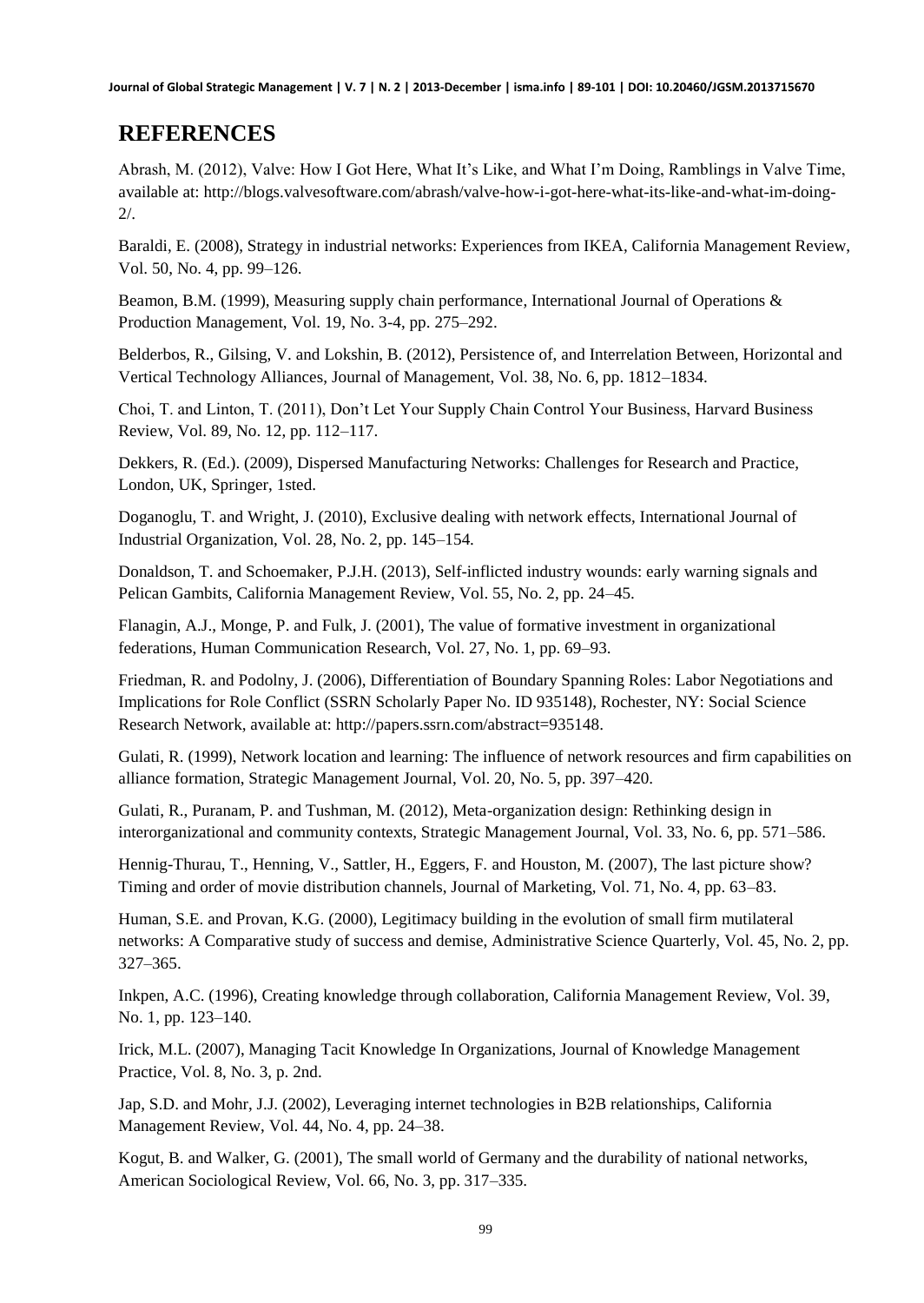Koka, B.R., Madhavan, R. and Prescott, J.E. (2006), The evolution of interfirm networks: Environmental effects on patterns of network change, Academy of Management Review, Vol. 31, No. 3, pp. 721–737.

Kuhnle, H. (2009), Self-similarity and criticality in Dispersed Manufacturing: A contribution to production networks control, in Dekkers, R. (Ed.),Dispersed Manufacturing Networks: Challenges for Research and Practice, London, UK, Springer, first., pp. 59–76.

Lawrence, T.B., Morse, E.A. and Fowler, S.W. (2005), Managing your portfolio of connections, MIT Sloan Management Review, Vol. 46, No. 2, pp. 59–65.

Li, J. (2008), Asymmetric interactions between foreign and domestic banks: Effects on market entry, Strategic Management Journal, Vol. 29, No. 8, pp. 873–893.

Magretta, J. and Fung, V. (1998), Fast, global, and entrepreneurial: Supply chain management, Hong Kong style - An interview with Victor Fung, Harvard Business Review, Vol. 76, No. 5, pp. 102–114.

Miles, R.E., Miles, G., Snow, C.C., Blomqvist, K. and Rocha, H. (2009), The I-form organization, California Management Review, Vol. 51, No. 4, pp. 59–74.

Miner, A.S., Amburgey, T.L. and Stearns, T.M. (1990), Interorganizational Linkages and Population-Dynamics - Buffering and Transformational Shields, Administrative Science Quarterly, Vol. 35, No. 4, pp. 689–713.

Noori, H. (2009), Knowledge Network and Smart Supply Chains - A Presentation, Wilfrid Laurier University, Waterloo, ON.

Noori, H. and Lee, W.B. (2006), Dispersed network manufacturing: adapting SMEs to compete on the global scale, Journal of Manufacturing Technology Management, Vol. 17, No. 8, pp. 1022–1041.

Noori, H. and Lee, W.B. (2009), Dispersed Network Manufacturing: An Emerging Form of Collaboration Networks, in Dekkers, R. (Ed.),Dispersed Manufacturing Networks: Challenges for Research and Practice, London, UK, Springer, 1sted., pp. 39–58.

Nowak, M.A. (2012), Why We Help, Scientific American, Vol. 307, No. 1, pp. 34–39.

Parkhe, A. (1993), Strategic Alliance Structuring - a Game-Theoretic and Transaction Cost Examination of Interfirm Cooperation, Academy of Management Journal, Vol. 36, No. 4, pp. 794–829.

Peteraf, M.A. and Shanley, M. (1997), Getting to Know You: A Theory of Strategic Group Identity, Strategic Management Journal, Vol. 18, pp. 165–186.

Powell, W.W. (1990), Neither Market nor Hierarchy - Network Forms of Organization, Research in Organizational Behavior, Vol. 12, pp. 295–336.

Powell, W.W. (1998), Learning from collaboration: Knowledge and networks in the biotechnology and pharmaceutical industries, California Management Review, Vol. 40, No. 3, pp. 228–240.

Prashantham, S. and Birkinshaw, J. (2008), Dancing with Gorillas: How Small Companies Can Partner Effectively with MNCs, California Management Review, Vol. 51, No. 1, pp. 6–23.

Ring, P.S., Doz, Y. and Olk, P.M. (2005), Managing formation processes in R&D consortia, California Management Review, Vol. 47, No. 4, pp. 137–155.

Shamsie, J., Martin, X. and Miller, D. (2009), In with the Old, in with the New: Capabilities, Strategies, and Performance Among the Hollywood Studios, Strategic Management Journal, Vol. 30, No. 13, pp. 1440– 1452.

Strebel, P. (1996), Why do employees resist change?, Harvard Business Review, Vol. 74, No. 3, pp. 86–92.